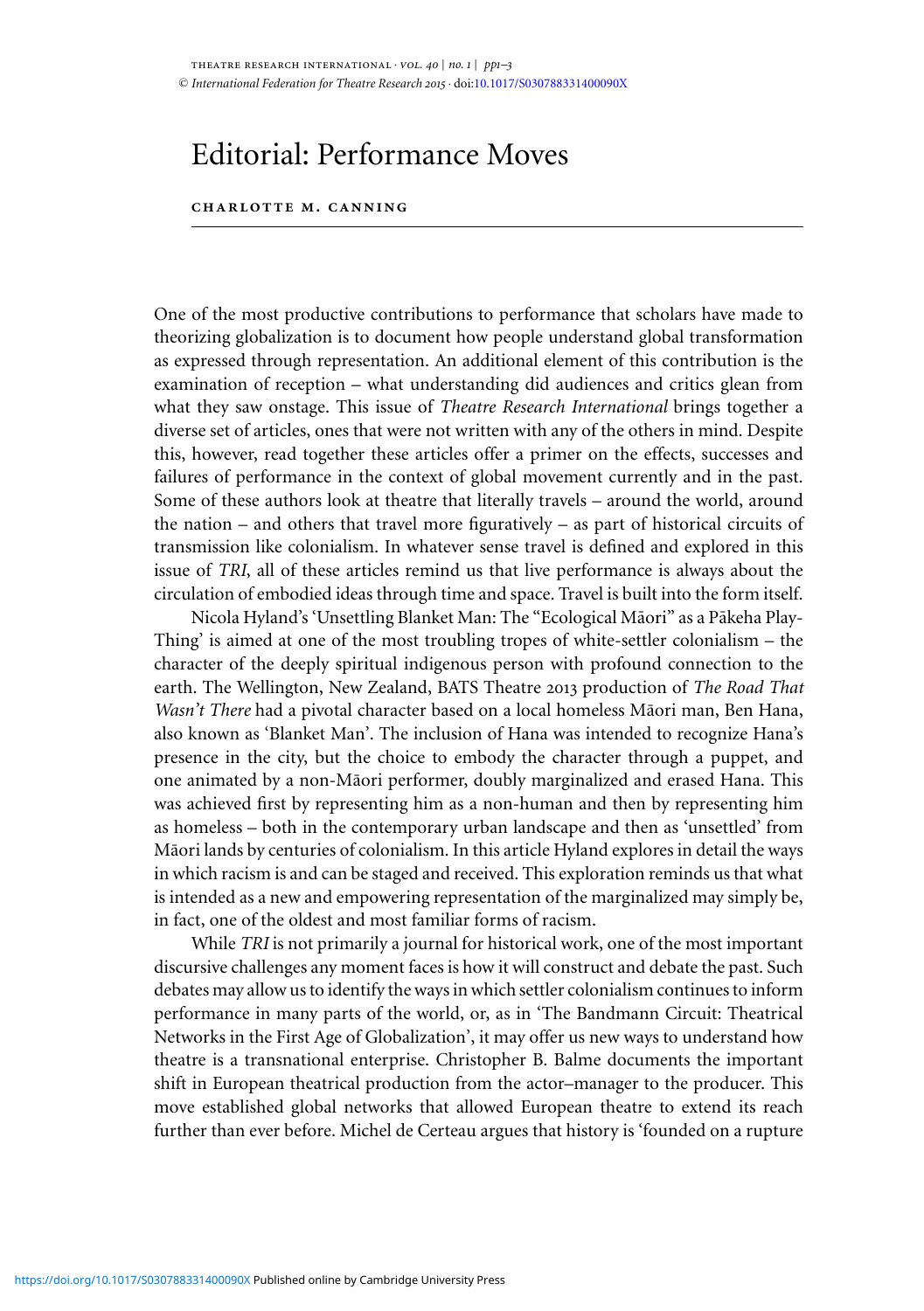between a past that is its object and a present that is the place of its practice'[.](#page-2-0)<sup>1</sup> In this article we can see the relationships between object and practice, past and present, play out in the work of establishing a past for theatrical globalization. This is a challenge that as much redefines the present as it creates new understandings of theatre's past.

One of the most quotidian and traditional ways that theatre considers the past is through the production of plays from previous historical moments. This is nowhere more true than in productions of Shakespeare, even though those productions may pose singular challenges to our current sense of theatre. Why do we laugh when seeing productions of Shakespeare in some venues and not others? Amy Kenny asks this question in "'I Hope 'Twill Make You Laugh": Audience Laughter at The Globe Theatre. Kenny is specifically looking at audiences at the Globe Theatre in London, but her work opens a conversation about audience that is applicable in many places in the world. At the Globe, tourist audiences, much to *Guardian* theatre critic Michael Billington's frustration, laugh during performances of plays not considered comedies (like *Macbeth*), or at moments that are not particularly funny. For Kenny, the explanations for this phenomenon can be found in the architecture of the performance space. Lighting, too, has a tremendous impact. Unlike most performance today, the performers and the spectators in the Globe share the same lighting conditions, encouraging a kind of connection between the two that is specific to that space. As in Balme's article, Kenny argues that we cannot understand our contemporary theatre experience without a detailed appreciation of the past conditions that produced that theatre.

Josh Stenberg and Zhang Jingjing explore one performance form's transition from state-financing to commercial, self-supporting production. '*Scholar Dong and Madam Li* Step Out: Are There National Audiences for Chinese Traditional Regional Theatre?' documents the process that *xiqu* undergoes as it moves from dependable support to the vagaries of the market. The particular set of choices made by the producers and others are instructive for any performance form that must appeal to the market. In this case, *xiqu* secured its commercial audience by becoming less of an art that intends to appeal to the 'people', and more one that appeals to, as Stenberg and Zhang put it, a 'highbrow, affluent' audience. The national system for identifying the shows to be promoted, however, is complex and largely closed to public view. The state may be withdrawing funding, but it is not withdrawing control. Productions available to audiences are made so through a complex series of official manoeuvres. As China develops within a global capitalist paradigm, the path of the arts in general and live performance in particular will continue to be a challenge to the circulation and survival of traditional art forms.

The last time *TRI* included a forum series of articles was in March 2012 on identity politics, with articles by members of the Feminist Working Group of the International Federation for Theatre Research. I am pleased to be able to follow that excellent work with a forum that is contiguous with its predecessor while also reflecting recent developments in the federation. Alyson Campbell and Fintan Walsh introduce and guest-edit this collection of short articles, 'Contemporary Queer Theatre and Performance Research: A Forum by the Queer Futures Working Group', which easily demonstrates the significant work occurring in the working group. The group named itself, as Campbell and Walsh note, to be 'mindful of queer theory's temporal turn', as well as to indicate the